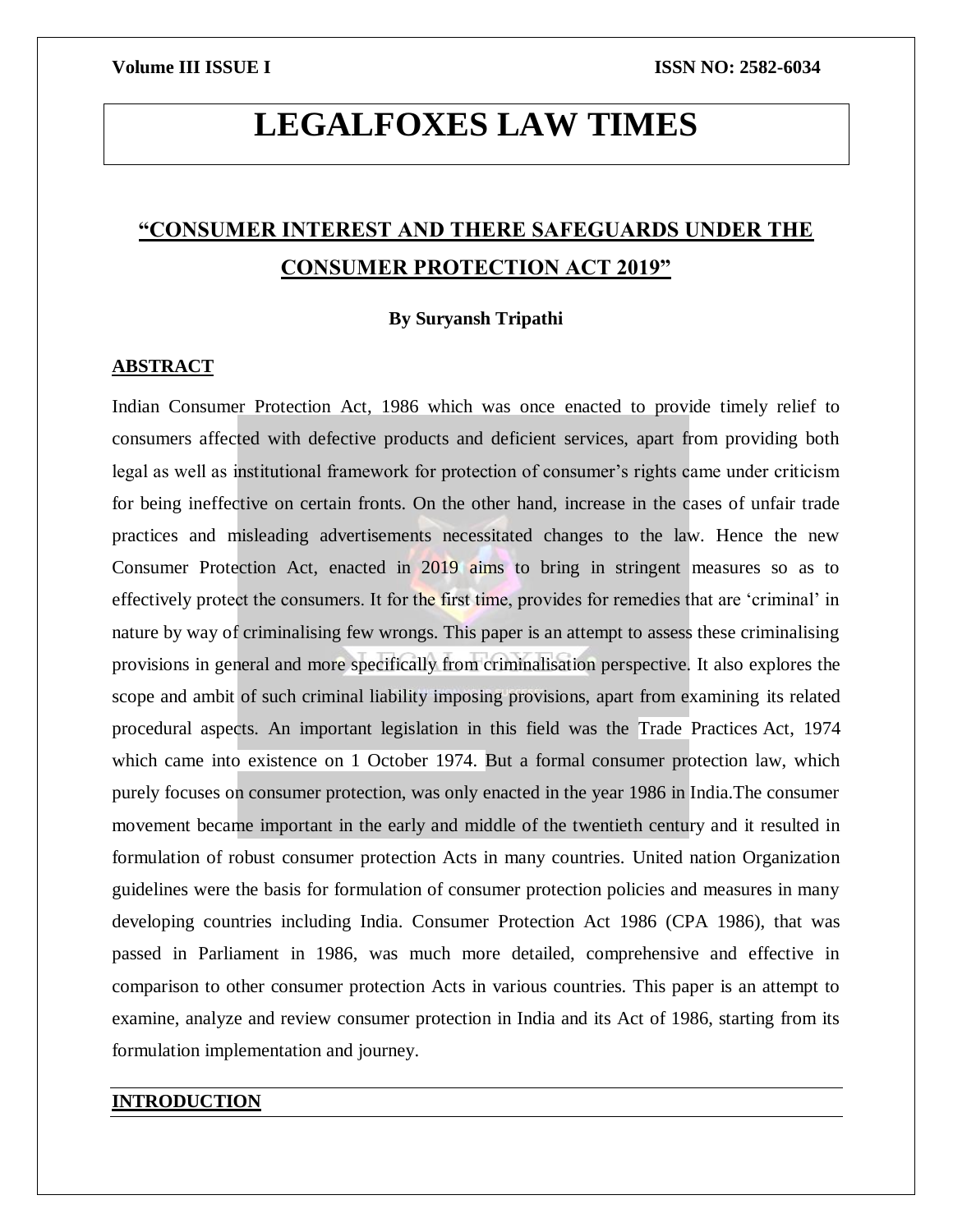The transformative change in the Indian economy has significantly altered the way many Indians buy, shop, travel and explore. The combined effect of the internet, market competition and rapid innovations have drastically expanded the range of options and information available to consumers. As a result, long-standing consumer traditions have been disrupted creating a need for a novel consumer grievance redressal scheme meant for the new market. Taking this new and dynamic marketplace into consideration, the Indian Parliament on  $6<sup>th</sup>$  August 2019 passed the Consumer Protection Bill, 2019. On 9<sup>th</sup> August 2019, the Consumer Protection Act, 2019 ("CPA **2019"**) received assent from the President of India and was notified in the Official Gazette by the Government of India. Thereafter, vide Notification dated 15.07.2020, the Ministry of Consumer Affairs, Food and Public Distribution notified major provisions of CPA 2019, and declared  $20<sup>th</sup>$  July 2020 to be the appointed date for the coming into force of CPA 2019.

The overhauling of the consumer laws through the enactment of the CPA, 2019 is being perceived as a major affirmative step towards ensuring timely and effective administration and settlement of consumer disputes, keeping in mind the prevalent economic practices affecting consumers of the day. The CPA, 2019 has broadened the concept of 'consumer' by incorporating under its definition, offline and online transactions through electronic means or by teleshopping or direct selling or multi-level marketing. Under the new regime, several other significant additions have also been made such as the establishment of Consumer Protection Council, enhancement of pecuniary jurisdiction of consumer courts, introduction of 'Product Liability', provisions for alternative dispute resolution and mechanism for filing e-complaints.<sup>1</sup>

#### **NOTABLE FEATURES OF CPA, 2019**

A. Broadening the concept of 'consumer'

Explanation to Section 2(7) of CPA 2019 has broadened the meaning of "consumer" to include the person(s) who buys any goods and hires or avails any services through e-commerce or by teleshopping or direct selling or multi-level marketing. The said explanation reads as follows:

*"Explanation. -For the purposes of this clause,*

 $\overline{\phantom{a}}$ 

<sup>&</sup>lt;sup>1</sup> The Consumer Protection Bill, 2019, Statement of Objects and Reasons,https://www.livelaw.in/pdf\_upload/pdf\_upload-362684.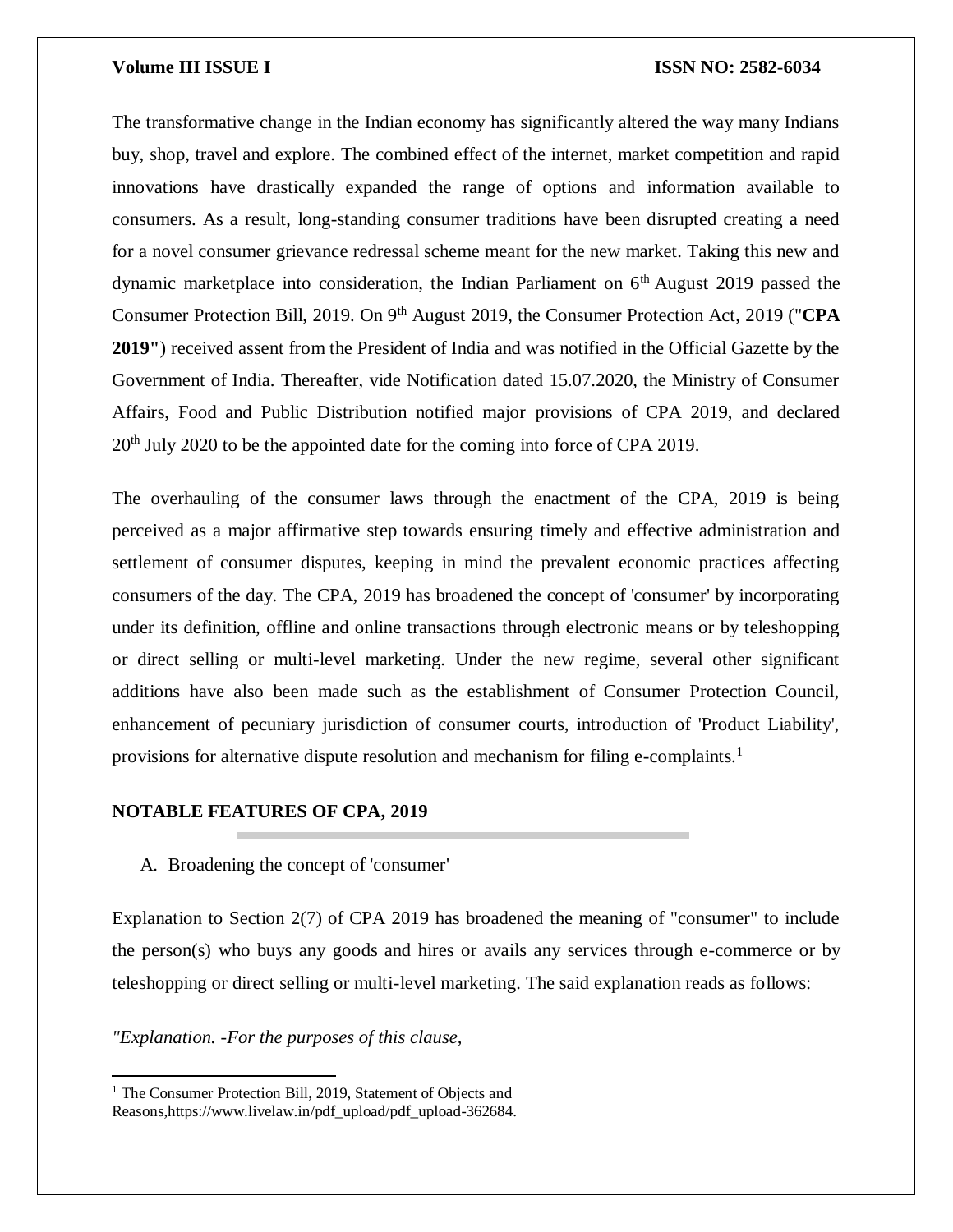*...* (b) *the expressions "buys any goods" and "hires or avails any services" includes offline or online transactions through electronic means or by teleshopping or direct selling or multi-level marketing".*

Prior to this amendment, the meaning of the word "consumer" was used in a restricted sense and included person(s) who bought goods or availed services, and the definition in the Consumer Protection Act,1986 (**"1986 Act"**) did not mention e-commerce transactions specifically. Newly introduced definition under CPA 2019, specifically covers e-commerce transactions viz. online transactions through electronic means. Term 'e-commerce' has been defined under Section 2(16) of the CPA, 2019 as "*buying or selling of goods or services including digital products over a digital or electronic network".*

Pertinently, the Government of India recently notified Consumer Protection (E-Commerce) Rules, 2020 (**"E-Commerce Rules, 2020"**). E-Commerce Rules, 2020 are applicable to inventory e-commerce entities<sup>[1](https://www.mondaq.com/india/dodd-frank-consumer-protection-act/993392/consumer-protection-act-2019-promising-transparency-and-choices-to-consumers#_edn1)</sup>; market-place e-commerce entities<sup>[2](https://www.mondaq.com/india/dodd-frank-consumer-protection-act/993392/consumer-protection-act-2019-promising-transparency-and-choices-to-consumers#_edn2)</sup>; e-retailers registered in India or abroad but offering goods and services in India; and to all forms of unfair trade practices. The primary objective for enforcing the E-Commerce Rules, 2020 was to cast legal obligations upon e-commerce entities, and thereby ensure that the interests and rights of the consumers are safeguarded.<sup>2</sup>

### **B. Enhancement of Pecuniary Jurisdiction**

CPA 2019 has brought substantial changes in the jurisdiction of all the consumer redressal forums. The pecuniary jurisdiction of the District Commission (earlier known as "District Forum") has been revised from 20 lakhs to 1 crore.<sup>[3](https://www.mondaq.com/india/dodd-frank-consumer-protection-act/993392/consumer-protection-act-2019-promising-transparency-and-choices-to-consumers#_edn3)</sup> Accordingly, the District Commission(s) will exercise their jurisdiction over the complaints filed, where the value of goods and services does not exceed 1 Crore. State Commission(s) will entertain the complaints where the value is more than 1 crore but does not exceed 10 crores<sup>[4](https://www.mondaq.com/india/dodd-frank-consumer-protection-act/993392/consumer-protection-act-2019-promising-transparency-and-choices-to-consumers#_edn4)</sup>. Correspondingly, the National Consumer Disputes Redressal Commission ("National Commission") will be able to exercise its jurisdiction over the complaints filed, where the value is more than 10 crores<sup>[5](https://www.mondaq.com/india/dodd-frank-consumer-protection-act/993392/consumer-protection-act-2019-promising-transparency-and-choices-to-consumers#_edn5)</sup>.

 $\overline{\phantom{a}}$ 

<sup>2</sup> Ministry of Consumer Affairs, Food and Public Distribution, Notification S.O.

<sup>2351(</sup>E),https://consumeraffairs.nic.in/sites/default/files/Act%20into%20force.pdf, last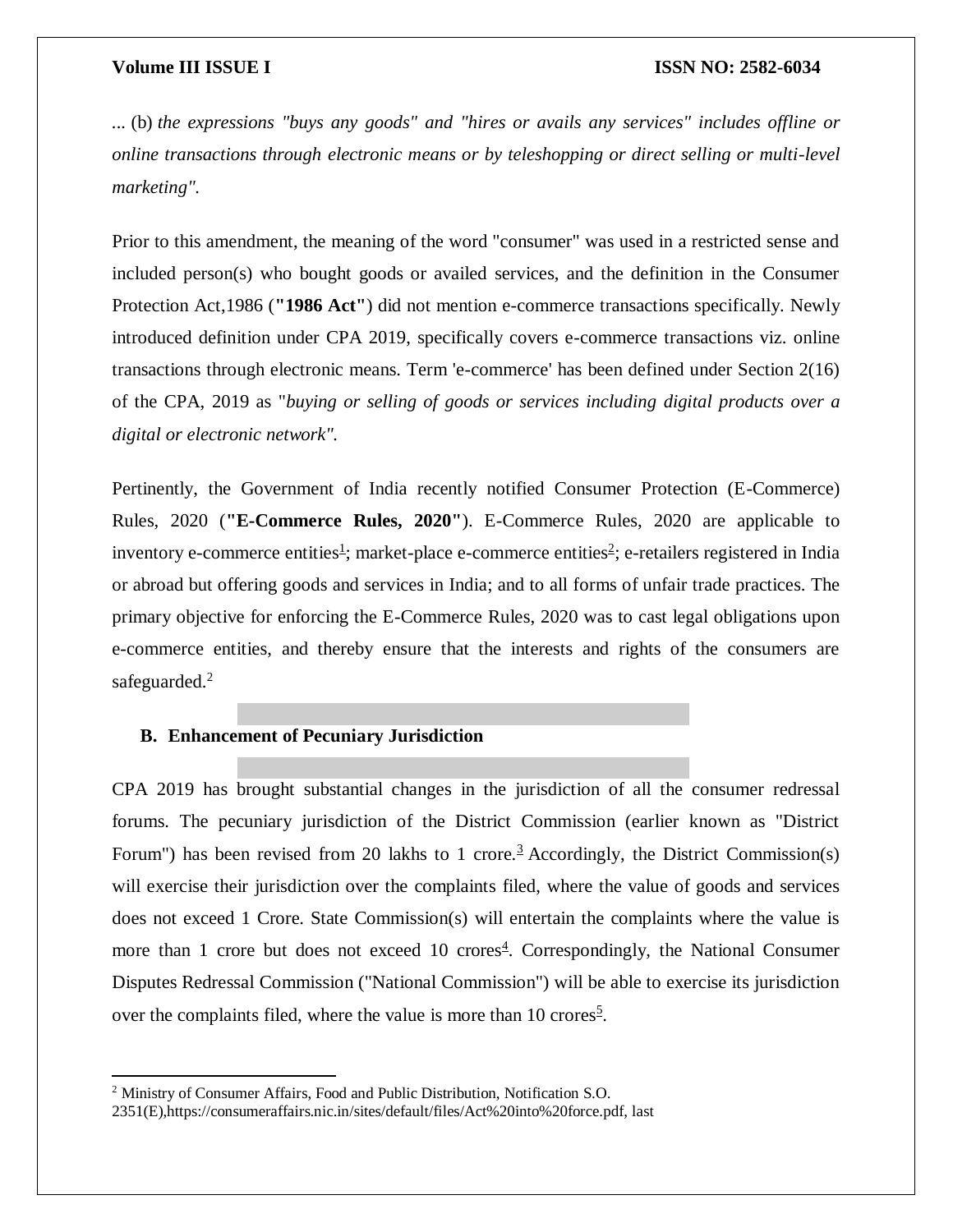A remarkable feature of CPA 2019 includes the change in the basis on which the value of goods and services, is determined. While under the 1986 Act, the pecuniary jurisdiction for filing the complaint was decided on the basis of the *value of goods and services as claimed by a consumer* i.e. 'value + compensation', whereas under CPA 2019, it is on the basis of the *value of goods and services paid as consideration*. Recently, the National Commission, in *M/s Pyaridevi Chabiraj Steels Pvt. Ltd v/s National Insurance Company Ltd. & Ors<sup>[6](https://www.mondaq.com/india/dodd-frank-consumer-protection-act/993392/consumer-protection-act-2019-promising-transparency-and-choices-to-consumers#_edn6)</sup>, clarified upon the same* by observing that the Parliament, while enacting CPA 2019, ensured that a Consumer must approach the appropriate Commission, basis the value of consideration actually paid, and it is for this reason that specific provisions have been carved out under Sections  $34$  (1),  $47$  (1) (a) (i) and 58 (1) (a) (i), providing for the pecuniary jurisdiction of the District Consumer Disputes Redressal Commission, State Consumer Disputes Redressal Commission and the National Commission respectively.<sup>3</sup>

### **C. Territorial Jurisdiction**

CPA 2019 provides for filing of complaints at the place where the Complainant resides or personally works for gain. The aforesaid provision stands in contradistinction with the erstwhile 1986 Act, which provided for filing of complaint where the opposite party or each of the opposite parties, where there are more than one, at the time of the institution of the complaint, actually and voluntarily resides or carries on business or has a branch office or personally works for gain.<sup>2</sup> Understandably, the same shall help the consumers in instituting legal action in their own jurisdiction, as they will no longer be required to undertake inter-state or inter-city travels for seeking their legal remedies.

### **D. Product Liability**

 $\overline{a}$ 

Product liability includes claims against companies that allegedly made or sold a defective product[.](https://www.mondaq.com/india/dodd-frank-consumer-protection-act/993392/consumer-protection-act-2019-promising-transparency-and-choices-to-consumers#_edn8)<sup>8</sup> Earlier, in the 1986 Act, there were no detailed provisions concerning product liability although consumers could initiate actions for defective products.

<sup>&</sup>lt;sup>3</sup> 'marketplace e-commerce entity' is an entity which acts as a mere facilitator. The seller displays it products on the *online platform and the buyer interested in purchasing the product places the order through the online platform. On confirmation of the order, the product gets delivered where the buyer resides. See S. 2(g) of E- commerce Rules, 2020.*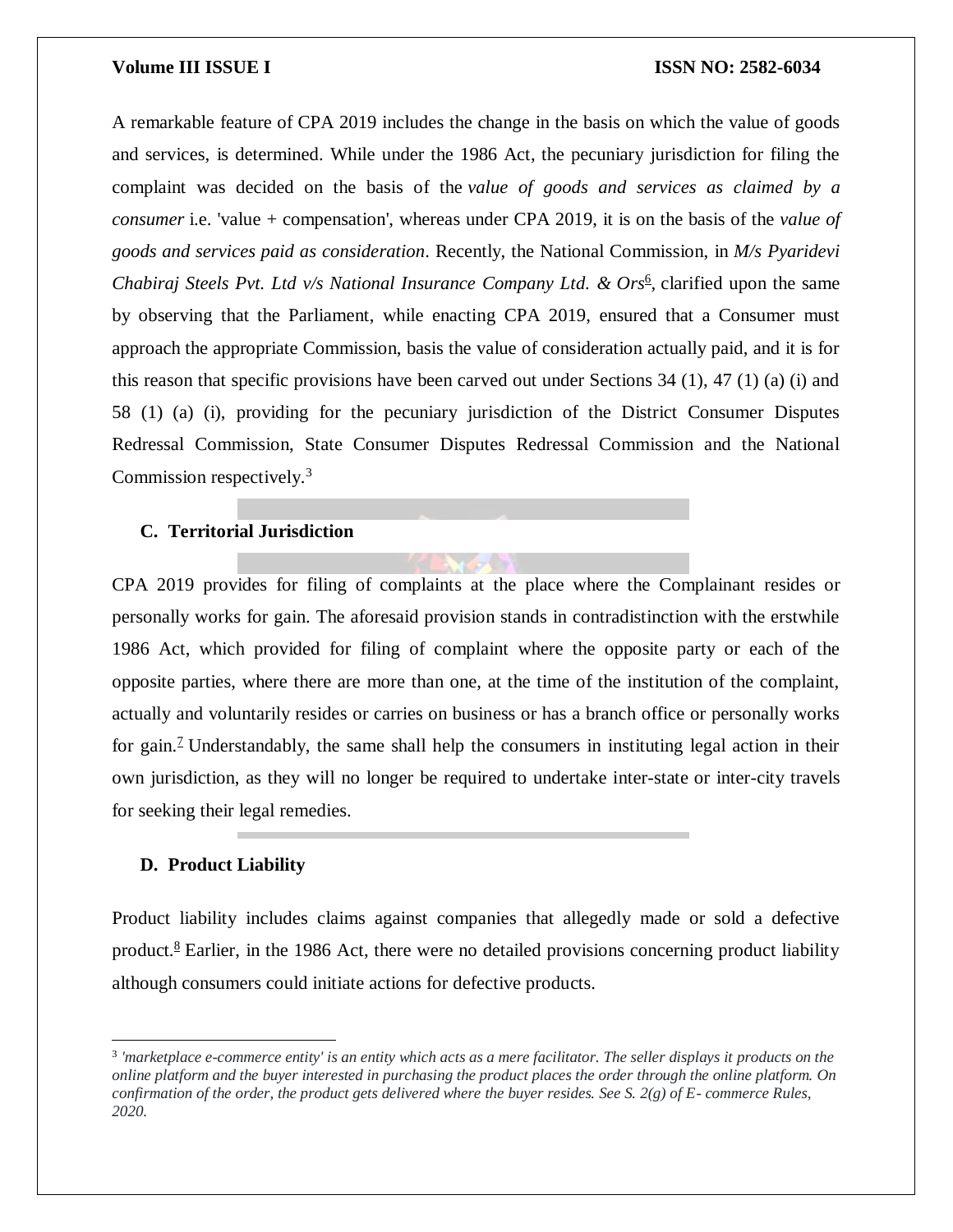$\overline{a}$ 

#### **Volume III ISSUE I ISSN NO: 2582-6034**

CPA 2019 provides for a comprehensive scheme for product liability actions. The expression "product liability" is defined under Section 2 (34) as "the responsibility of a product manufacturer or product seller, of any product or service, to compensate for any harm caused to a consumer by such defective product manufactured or sold or by a deficiency in services relating thereto." The net effect of this inclusion will be that any aggrieved consumer can file a complaint against the 'product manufacturer', 'product service provider' or 'product seller'. CPA 2019 gives more teeth to consumers for initiating a product liability action by means of filing a complaint before the concerned authority. CPA 2019 has laid down a detailed scheme for product liability actions under Sections 83 - 87.<sup>4</sup>

Under Section 83 of CPA 2019, a complainant can bring in a product liability action for any harm caused to him on account of the defective product. Such an action can be brought against a product manufacturer, or a product service provider or a product seller.

Section 84 of the Act lays down the conditions for making a 'product manufacturer' liable for product liability action. A product liability action can be initiated against the product manufacturer in case of a manufacturing defect; deviation from manufacturing specifications; or not confirming to the express warranty or for inadequate or improper instructions for usage. Pertinently, subsection 2 of Section 84 makes provision for 'strict product liability' *inter alia* entailing that in a product liability action, a product manufacturer shall be liable even if he proves that he was not negligent or fraudulent in making the express warranty for a product.

Similarly, Section 85 lists the conditions where a product service provider is to be held liable for product liability action. The conditions *inter alia* include service being faulty or imperfect or deficient or inadequate in quality; an act of omission or commission or negligence or conscious withholding of any information which caused harm; non-issuance of adequate instructions or warnings to prevent any harm; or service not confirming to express warranty or the terms and conditions of the contract.

<sup>4</sup> Legislative Brief: The Consumer Protection Bill, 2018, available at https://www.prsindia.org/sites/ default/files/bill\_files/Legislative%20Brief%20-%20Consumer%20Protection%20Bill%2C%202018\_0.pdf, visited on 22.08.2020.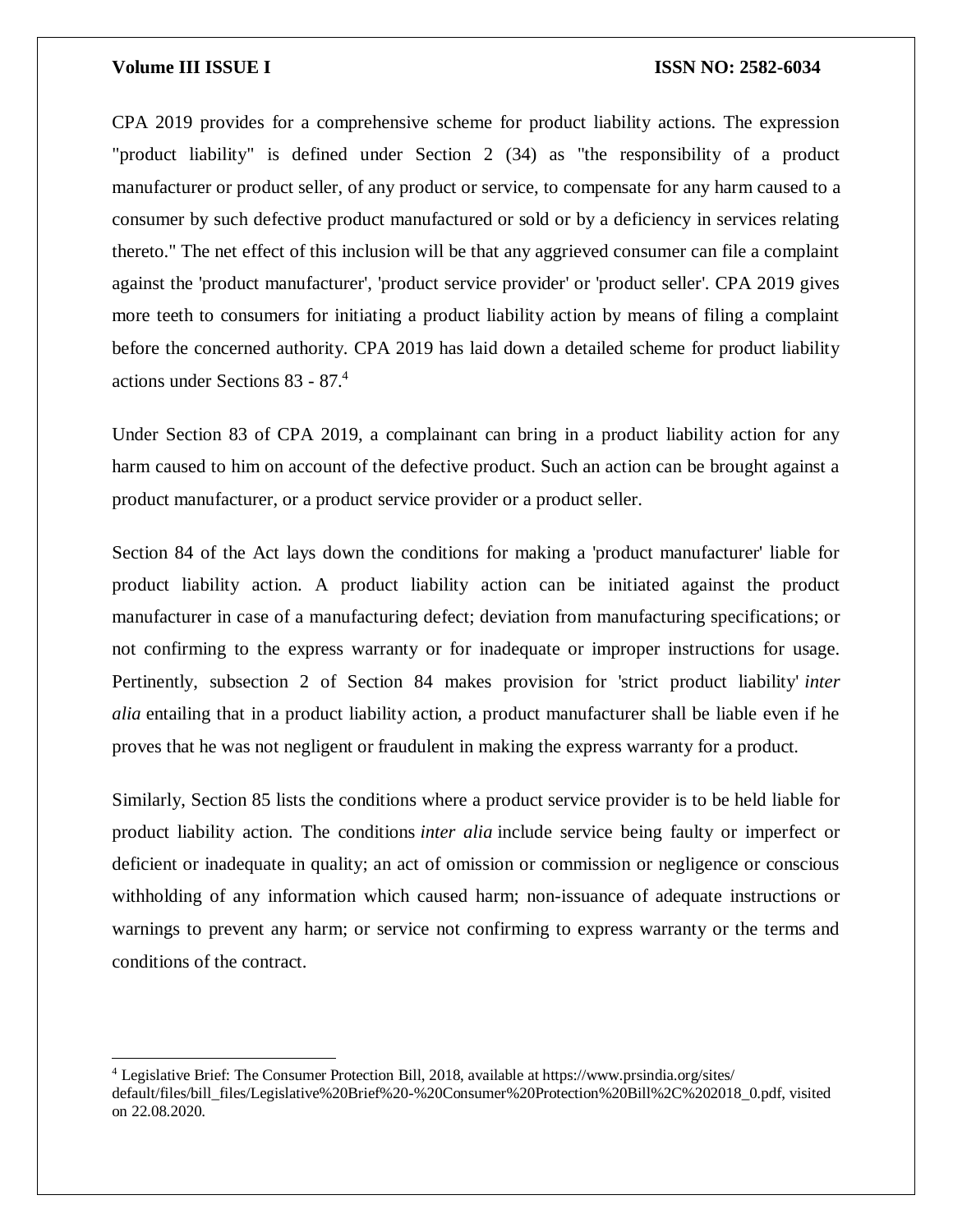Likewise, under Section 86 of CPA 2019, the conditions for liability of a product seller (who is not a product manufacturer) are provided. A product seller is liable when he *inter alia* fails toconfirm to the express warranty made by the product seller which caused the harm; or fails to exercise reasonable care in assembling, inspecting or maintaining such product; or he did not pass on the warnings or instructions of the product manufacturer regarding the dangers involved or proper usage of the product while selling such product and such failure was the proximate cause of the harm; or when he has altered or modified the product and such alteration or modification was the substantial factor in causing the harm.<sup>5</sup>

However, it is noteworthy that proof of causation is equally necessary for products liability actions. A plaintiff must establish that a product of a defendant manufacturer caused her injuries.<sup>[9](https://www.mondaq.com/india/dodd-frank-consumer-protection-act/993392/consumer-protection-act-2019-promising-transparency-and-choices-to-consumers#_edn9)</sup> In this regard, CPA 2019 has incorporated the exceptions to product liability action under Section 87, listing out conditions where product liability action cannot be brought against a product seller or a product manufacturer. Pertinently, a product seller is not liable if the product was misused, altered or modified at the time of harm. Similarly, a product manufacturer is not to be held liable if the product was purchased for use at the workplace by an employer and the employer was provided with requisite warning and instructions; or if the product was legally meant to be used under the supervision of experts; or if the danger concerning the product is obvious or commonly known to the user or consumer of such product.

#### **E. Central Consumer Protection Authority**

 $\overline{a}$ 

Vide Notification dated  $23.07.2020^{10}$  $23.07.2020^{10}$  $23.07.2020^{10}$ , the Ministry of Consumer Affairs, Food and Public Distribution has established the Central Consumer Protection Authority **("CCPA")**, as a body corporate having perpetual succession and a common seal, with power to acquire, hold and dispose of property, both movable and immovable, and to contract, and shall, by the said name, sue or be sued. Under Section 10 of CPA 2019, the CCPA is empowered to regulate matters relating to the violation of rights of consumers, unfair trade practices and false or misleading advertisements, which are prejudicial to the interests of public and consumers and to promote, protect and enforce the rights of consumers as a class.

<sup>5</sup> Government of India, Department of Consumer Affairs Ministry of Consumer Affairs, Food and Public Distribution, 'Report of the Working Group on Consumer Protection', available at https://niti.gov.in/ planningcommission.gov.in/docs/aboutus/committee/wrkgrp12/pp/wg\_cp2.pdf, visited on 22.08.2020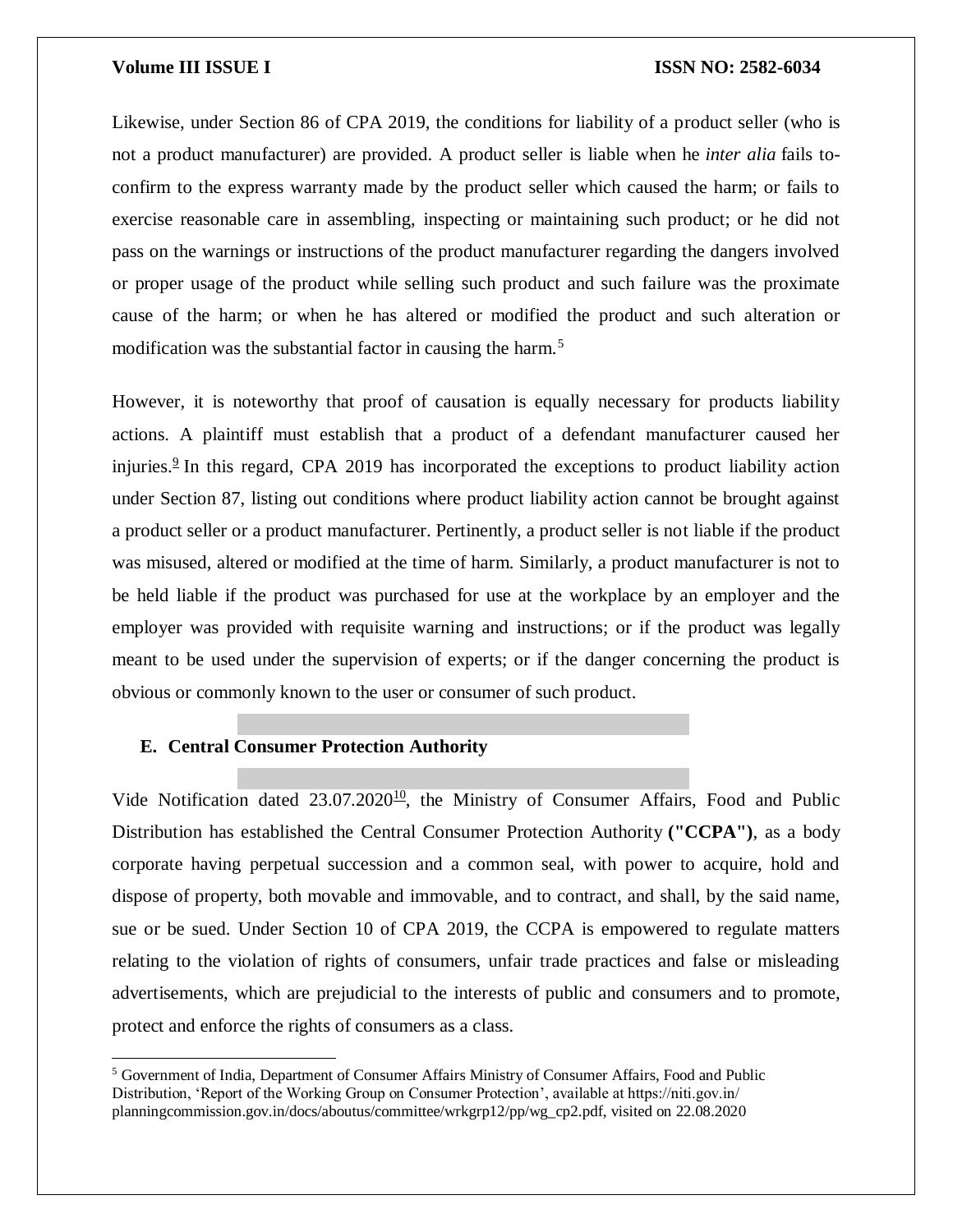Pertinently, the CCPA is included in the definition of 'complainant', thus making it possible for it to initiate class actions suits on behalf of the consumers for any unfair trade practices or misleading advertisements. Further, the CCPA has been empowered to *inter alia* inquire or investigate a violation of consumer rights or unfair trade practices.

A complaint may be forwarded either in writing or in electronic mode to the CCPA. Upon receipt of such information or complaint, or upon receiving directions from the Central Government, or of its own accord, the CCPA may undertake investigation through a separate investigation wing of its own.

CCPA is empowered to promote & enforce the rights of the consumers, regulate misleading advertisements, and impose penalties for false and misleading claims. In cases of misleading advertisements, CCPA can impose a penalty of up to Rs 1,000,000 and a jail term for up to two years. In cases where manufactures and service providers are habitual offenders, they may be imposed with a penalty of Rs. 5,000,000 and a jail term up to five years<sup>[11](https://www.mondaq.com/india/dodd-frank-consumer-protection-act/993392/consumer-protection-act-2019-promising-transparency-and-choices-to-consumers#_edn11)</sup>. CPA 2019 also prohibits the endorser of a misleading advertisement from endorsing that product or service for a period of up to one year. For every subsequent offence, the period of prohibition may extend to three years.<sup>6</sup>

#### **F. Misleading Advertisements**

 $\overline{a}$ 

CPA 2019 provides adequate regulatory mechanisms to protect consumers who fall victim to misleading advertisements. Section 2 (28) defines 'misleading advertisement' as an advertisement which- falsely describes a product or service; misleads consumers as to the quality, nature, substance or quality of the product; gives a false guarantee about the product; or deliberately conceals important information. The law seeks to hold manufactures, service providers, endorsers, and celebrities liable for misleading advertisements which are prejudicial to the interests of consumers as a class. Nonetheless, such endorsers or celebrities will not be held liable if they prove that due diligence as to the quality of the product was performed to confirm the veracity of the claims made for endorsing the product.

<sup>6</sup> Prof. Suresh Misra, Dr. SapnaChadah& Dr. MamtaPathania, 'Evaluation Report on Impact and Effectiveness of Consumer Protection Act, 1986', Centre for Consumer Studies Indian Institute of Public Administration, New Delhi, 2013.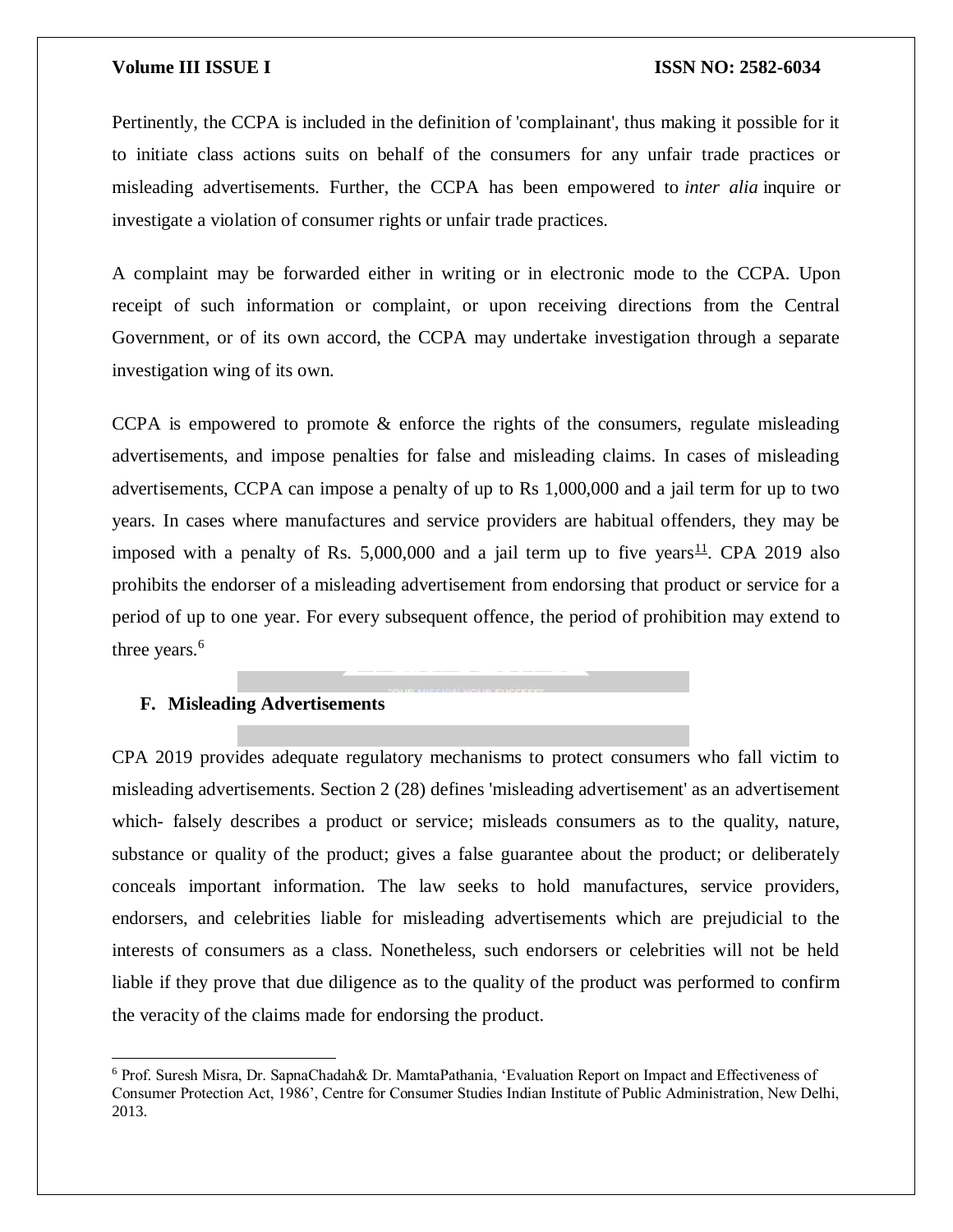$\overline{\phantom{a}}$ 

#### **Volume III ISSUE I ISSN NO: 2582-6034**

### **G. Unfair Trade Practises and Unfair Contracts**

The 1986 Act included six types of unfair trade practises like false representation, misleading advertisements etc. CPA 2019 adds three types of practices to the existing list namely : (i) failure to issue a bill or receipt; (ii) refusal to accept a good returned within 30 days; and (iii) disclosure of personal information given in confidence unless required by law or in the public interest.<sup>7</sup>

Also, the inclusion of 'unfair contracts' under the CPA, 2019 has broadened the grounds for filing complaints by the consumers. The consumers can now challenge the contracts which are unilateral and unreasonable.

As per Section 2(46) of CPA, 2019*, "unfair contract is a contract between a manufacturer or trader or service provider on one hand and a consumer on other hand if it causes a significant change in rights of a consumer including the following, namely:-*

*(i) requiring manifestly excessive security deposits to be given by a consumer for the performance of contractual obligations; or*

*(ii) imposing any penalty on the consumer, for the breach of contract thereof which is wholly disproportionate to the loss occurred due to such breach to the other party to the contract; or*

*(iii) refusing to accept early repayment of debts on payment of applicable penalty; or*

*(iv) entitling a party to the contract to terminate such contract unilaterally, without reasonable cause; or*

*(v) permitting or has the effect of permitting one party to assign the contract to the detriment of the other party who is a consumer, without his consent; or*

*(vi) imposing on the consumer any unreasonable charge, obligation or condition which puts such consumer to disadvantage".*

<sup>7</sup> Dr. M. Rajanikanth, "A Study on Evolution of Consumer Protection Act in India – CPA1986", International Journal of Application or Innovation in Engineering & Management, Volume 6, Issue 4, 2017, p.133.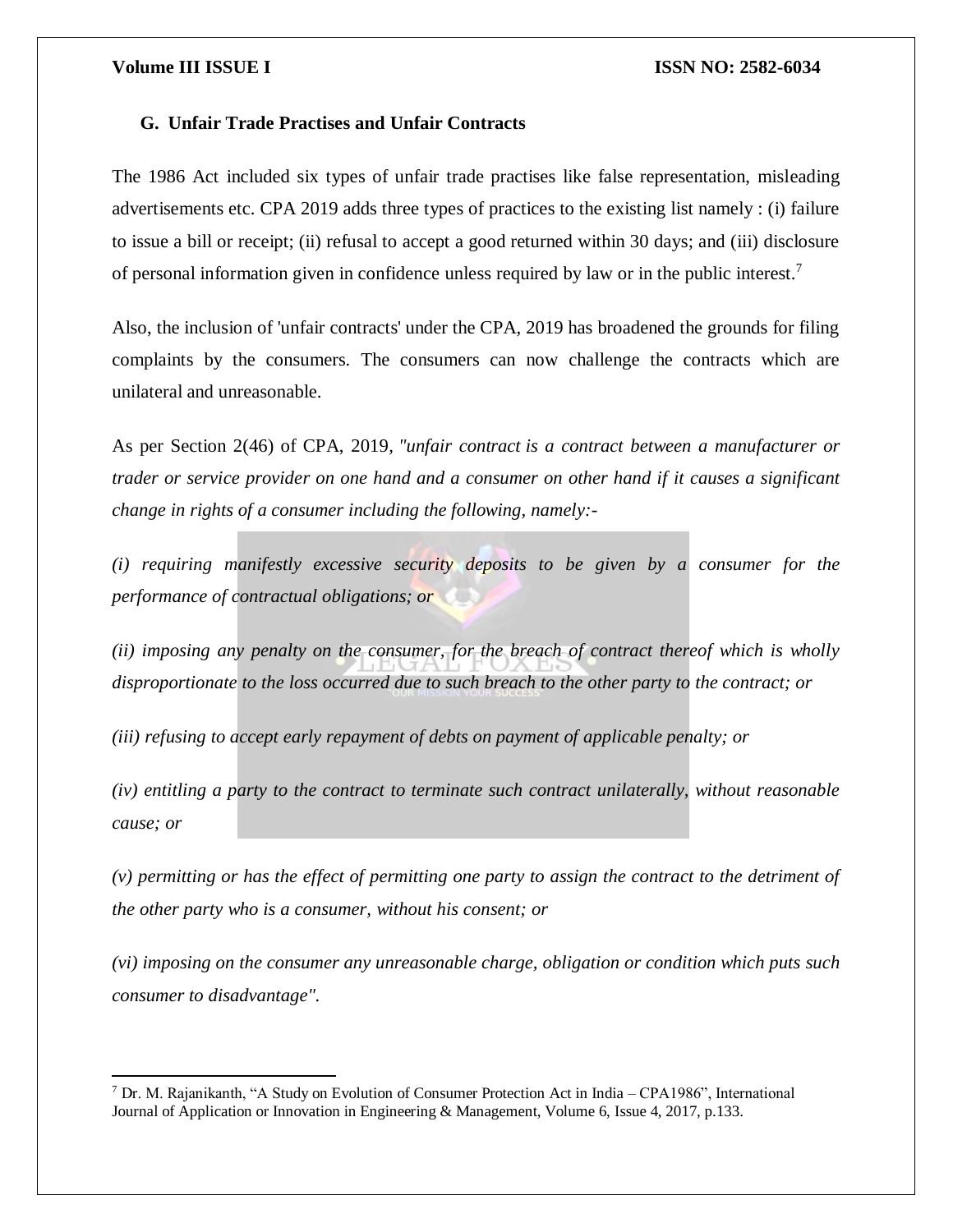*Unfair Contracts were earlier kept outside the purview of the 1986 Act as the Act did not provide for any remedial action against such contracts. In the absence of any provision to this effect, consumers could not have approached the relevant forums available to remedy the wrong caused by Unfair Contracts.<sup>8</sup>*

### *H. Alternate Dispute Resolution and Compounding of Offences*

*The CPA 2019 provides for a comprehensive scheme for Mediation under Sections 74 to 81, indicating a clear intention on part of the lawmakers to maximize the use of Mediation for settling consumer disputes. In contrast to the 1986 Act, the CPA, 2019 attempts to institutionalize the process of Mediation. Thus, under Section 74 of CPA 2019, each State Government is obligated to establish consumer mediation cell to be attached to each of the District Commissions and the State Commissions of that State. Similarly, the Central Government is required to establish a consumer mediation cell to be attached to the National Commission and each of the regional Benches.*

*Pertinently, on 24.07.2020, the National Commission, with the previous approval of the Central Government, made the Consumer Protection (Mediation) Regulations, 2020. These Regulations are intended to make Mediation more effective.*

*I. Deemed Admissibility of the Complaint:*

*Under CPA 2019, a complaint filed by a consumer should be ordinarily decided within twentyone (21) days from the date of filing. However, if the consumer commission fails to decide the issue of admissibility within twenty-one days, the complaint shall be deemed to be admitted after the expiry of such specified period[12](https://www.mondaq.com/india/dodd-frank-consumer-protection-act/993392/consumer-protection-act-2019-promising-transparency-and-choices-to-consumers#_edn12) .*

### *J. Review and Revision:*

 $\overline{a}$ 

*CPA 2019 has conferred the consumer commissions with the power to review their orders if there is an error apparent on the face of the record, either on its motion or on an application* 

<sup>8</sup> Dr. B. C. Neelakanta, An Assessment of the Need for Effective Consumer Organisations in India and Japan within the Wider Concept of Globalisation, available at http://www.ide.go.jp/library/English/ Publish/Download/Vrf/pdf/408.pdf, visited on 22.08.2020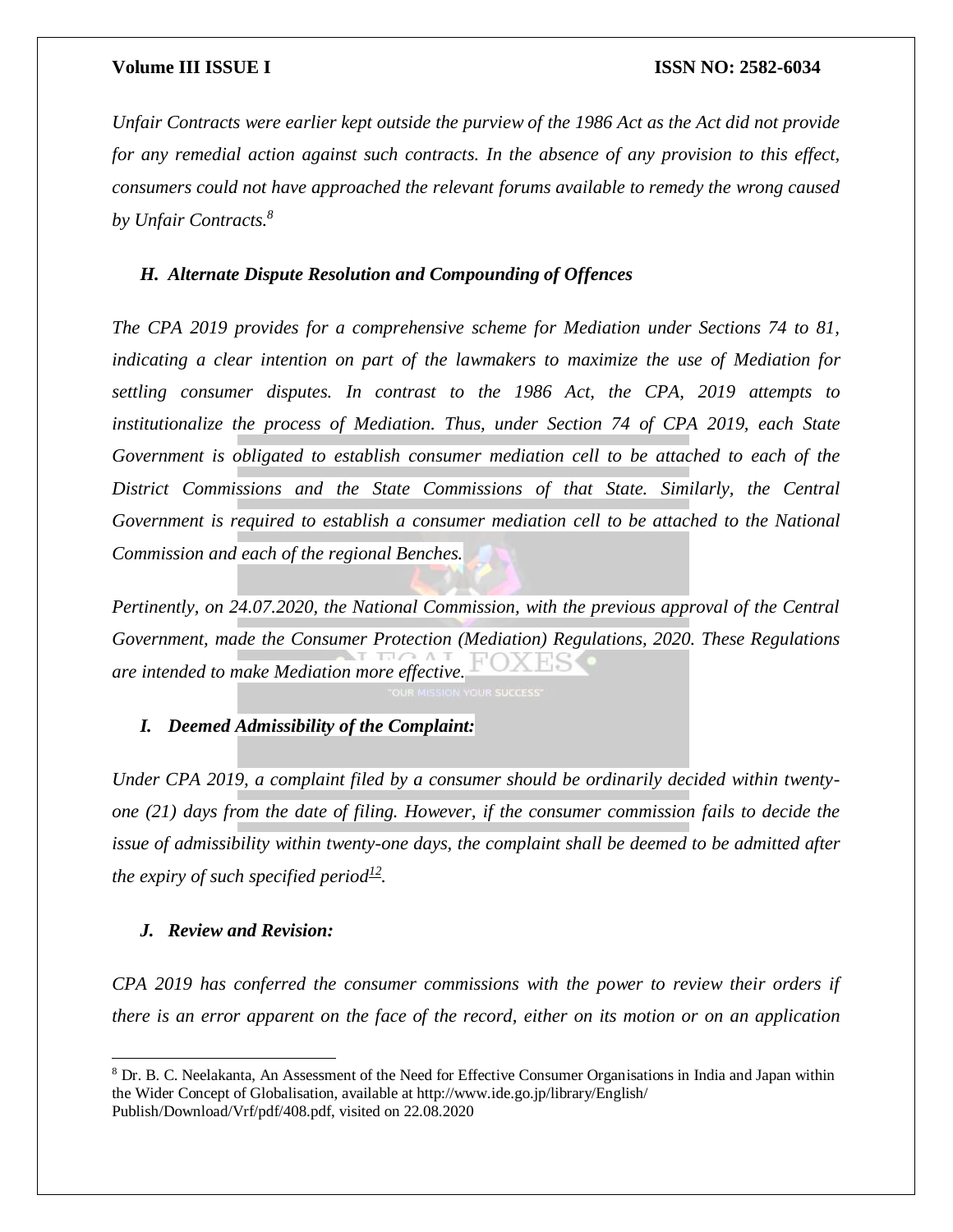*made by either of the parties[13](https://www.mondaq.com/india/dodd-frank-consumer-protection-act/993392/consumer-protection-act-2019-promising-transparency-and-choices-to-consumers#_edn13). Additionally, the State Commission and the National Commission have also been conferred with the power of revision under Section 47(1)(b) and Section 58(1)(b) of the CPA, 2019.*

### *K. Limitation Period for Filing the Appeal and Provisions regarding Pre-Deposit:*

*The limitation period for filing the appeal from District Commission to State Commission has been increased from 30 (thirty) days to 45 (forty-five) days while retaining the power to condone the delay*<sup> $14$ </sup>*. Under CPA, 2019, an appeal shall only be entertained by the State Commission, National Commission and Supreme Court of India, on the deposit of 50 (fifty) per cent of the total amount, required to be paid by the Appellant.[15](https://www.mondaq.com/india/dodd-frank-consumer-protection-act/993392/consumer-protection-act-2019-promising-transparency-and-choices-to-consumers#_edn15) Under the 1986 Act, the pre-deposit amount for filing the appeal before the State Commission was INR 25,000, a maximum amount of INR 35,000 before National Commission and INR 50,000 before the Supreme Court of India.<sup>9</sup>*

### **New Additions**

 $\overline{\phantom{a}}$ 

The definition of "consumer" under the 2019 Act includes those who make purchases online. Endorsement of goods and services, normally done by celebrities, are also covered within the ambit of the 2019 Act. In fact, an additional onus has been placed on endorsers, apart from manufacturers and service providers, to prevent false or misleading advertisements. In contrast to the 1986 Act, the definition of "goods" has been amended to include "food" as defined in the Food Safety and Standards Act, 2006. This would also bring the meteorically rising number of food delivery platforms within the fold of the 2019 Act.

Interestingly, "telecom" has been added to the definition of "services" to bring telecom service providers within the purview of the 2019 Act. But surprisingly, such inclusion has not been worded as "telecommunication service" defined under the Telecom Regulatory Authority of India Act, which would have included internet, cellular and data services.

A significant addition to the 2019 Act is the introduction of "product liability" whereby manufacturers and sellers of products or services have been made responsible to compensate for

<sup>9</sup> Dr. A. Rajendra Prasad, "Historical Evolution of Consumer Protection and Law in India", Journal of Texas Consumer Law, 11(3) 2008, pp.132-136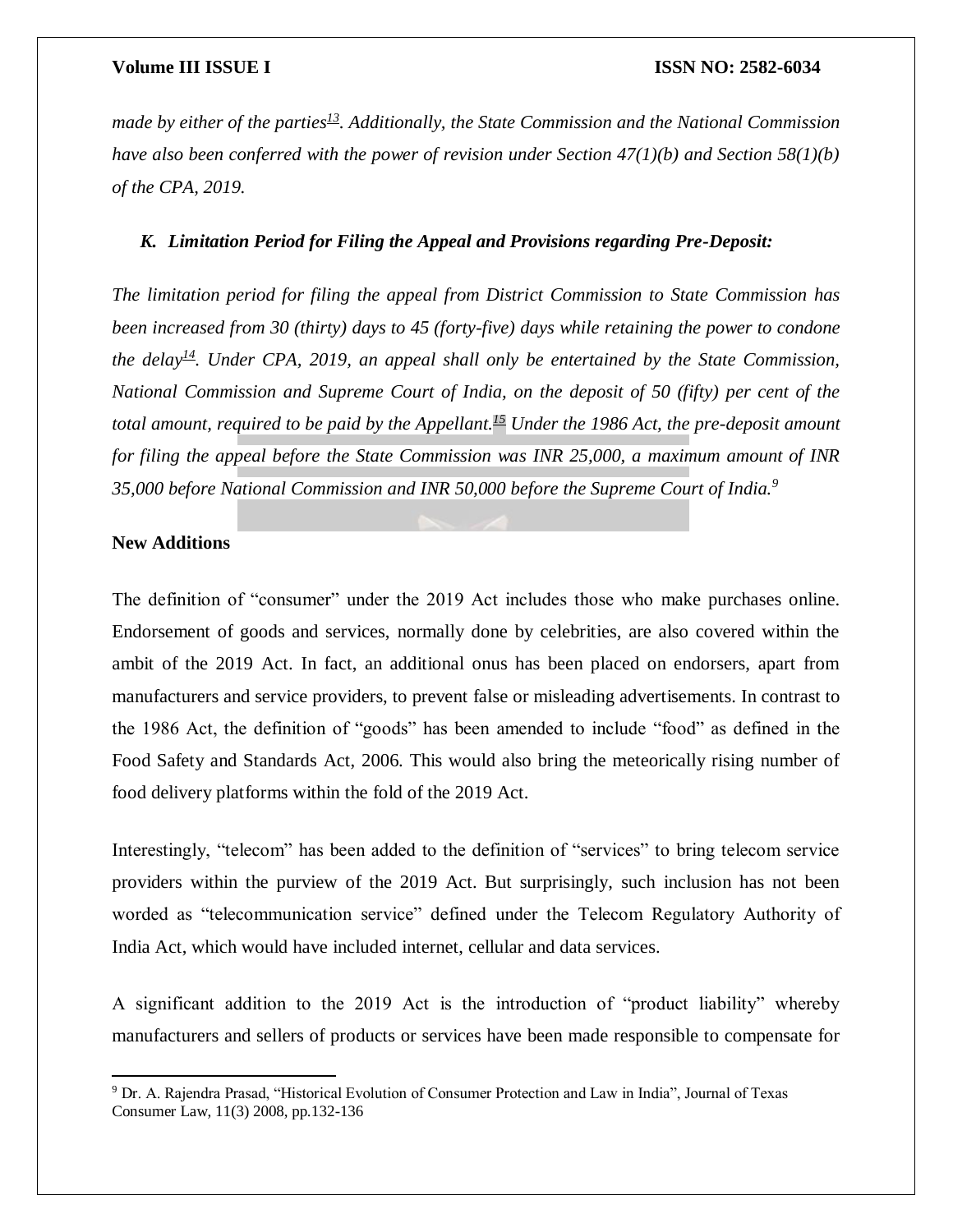any harm caused to a consumer by defective products, manufactured or sold, or for deficiency in services. Another newly introduced concept is that of "unfair contracts" aimed to protect consumers from unilaterally skewed and unreasonable contracts which lean in favour of manufacturers or service providers.

The definition of "unfair trade practices" has been enlarged to include electronic advertising which is misleading, as well as refusing to take back or withdraw defective goods, or to withdraw or discontinue deficient services, and to refund the consideration within the period stipulated or in the absence of such stipulation, within a period of thirty days. It is now also an offence if any personal information, given in confidence and gathered in the course of a transaction, gets disclosed.<sup>10</sup>

All these changes signify an attempt to create more transparency in the marketplace, through legislative protection, with a view to ensure that consumer interests are above all else.

#### **OVERVIEW**

 $\overline{\phantom{a}}$ 

The 2019 Act continues to have Consumer Dispute Redressal Commissions at the District, State and National levels (Consumer Commissions), however the pecuniary jurisdiction, i.e. the monetary value of complaints that can be entertained, of each of these commissions have been substantially increased to reduce the burden on the State and National Commissions by encouraging consumers to approach the District Commission for complaints valued up to Rupees 1 Crore.

Furthermore, the jurisdiction of the Consumer Commissions has also been expanded to allow complaints to be made where the complainant resides or personally works for gain, as opposed to the 1986 Act where complaints had to be instituted where the opposite party resides or conducted business, or where the cause of action arose. This will ease the burden on consumers who will now be able to institute complaints at the district level where they reside and will not be compelled to travel to other parts to pursue their complaints.

<sup>&</sup>lt;sup>10</sup> "Development of Consumer Movements in India", available at http://14.139.13.47:8080/jspui/ bitstream/10603/12669/7/07\_chapter % 203.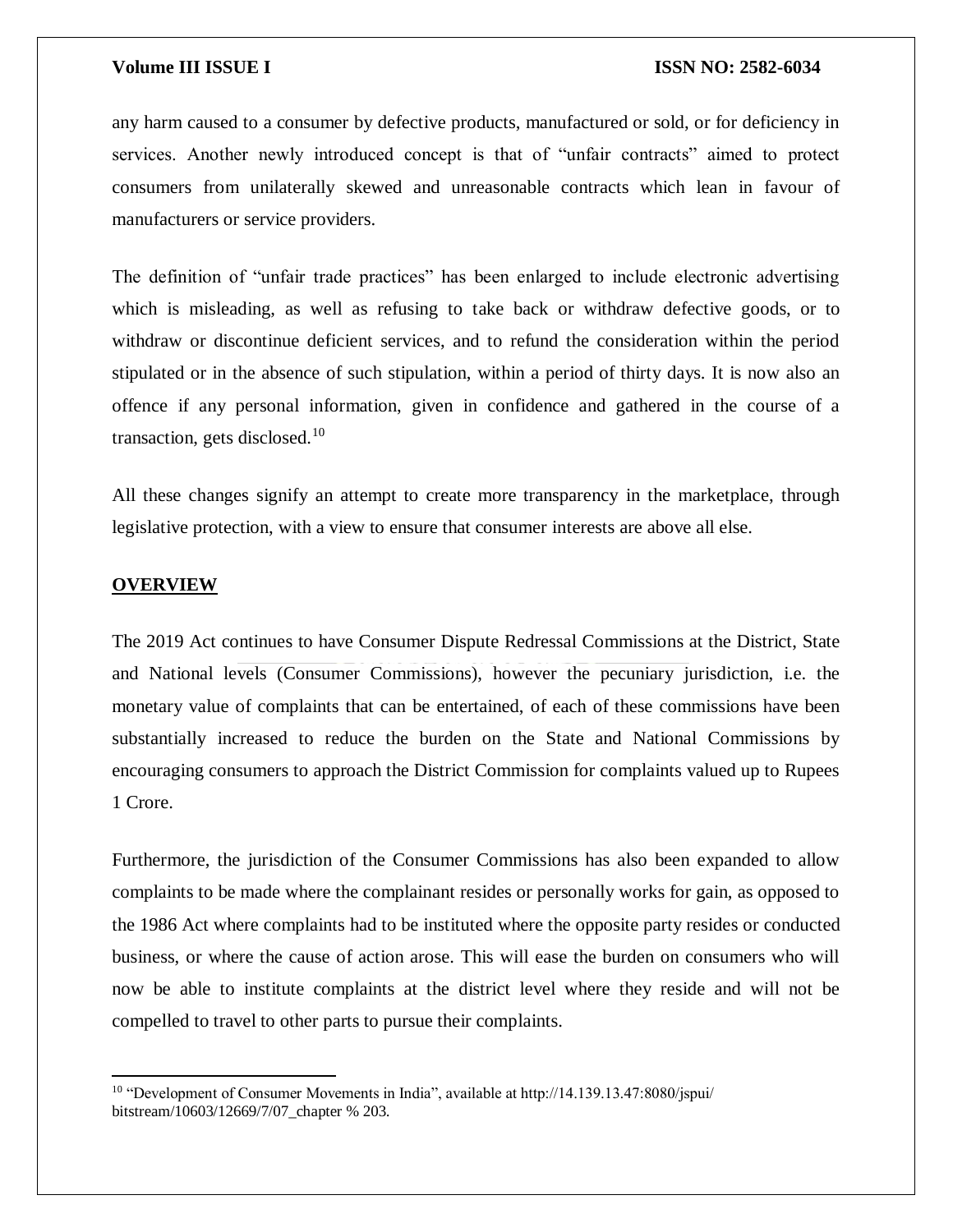Notably, the admissibility of complaints made to Consumer Commissions are to be decided within twenty-one days. Though such provision was part of the 1986 Act as well, an addition to the 2019 Act is that if the issue of admissibility of the complaint is not decided within such time, the complaint shall be deemed to have been admitted. One can't overstate what a remarkable addition this is, as it does away with the languishing of complaints at the pre-admission stage, as had become a current practice, especially at the National Commission. Regrettably, corresponding procedural amendments have not been introduced, which raise some doubts about the practical efficacy of the changes.<sup>11</sup>

The 2019 Act introduces the power of judicial review, which would allow Consumer Commissions to review their orders, thereby reducing the burden faced on account of appeals being preferred to rectify errors apparent on the face of the record. In stark contrast to the 1986 Act, appeals from the State Commission to the National Commission may now only be made where they involve substantial questions of law. Appeals from the National Commission to the Supreme Court can only be made against complaints which originated in the National Commission. The period prescribed for preferring appeals has now also been made more stringent, with a view to tightening the noose regarding timely filing of appeals.

### **CHALLENGES FOR THE FUTURE**

 $\overline{\phantom{a}}$ 

The new legislation has created a Central Consumer Protection Authority (Authority) to inter alia "regulate matters relating to violation of rights of consumers, unfair trade practices and false or misleading advertisements which are prejudicial to the interests of public and consumers and to promote, protect and enforce the rights of consumers as a class." To enforce this provision, the Authority is empowered to inquire and investigate, which it does through a dedicated investigative wing set-up headed by a Director-General, analogous to the Competition Commission. Additionally, the Authority can also file complaints and intervene in matters before the Consumer Commissions.

<sup>&</sup>lt;sup>11</sup> Indian Penal Code, 1860; Indian Contract Act, 1872; Dangerous Drugs Act, 1930; Sale of Goods Act, 1930; The Agricultural Procedure (Gardening and Marketing) Act, 1937; etc.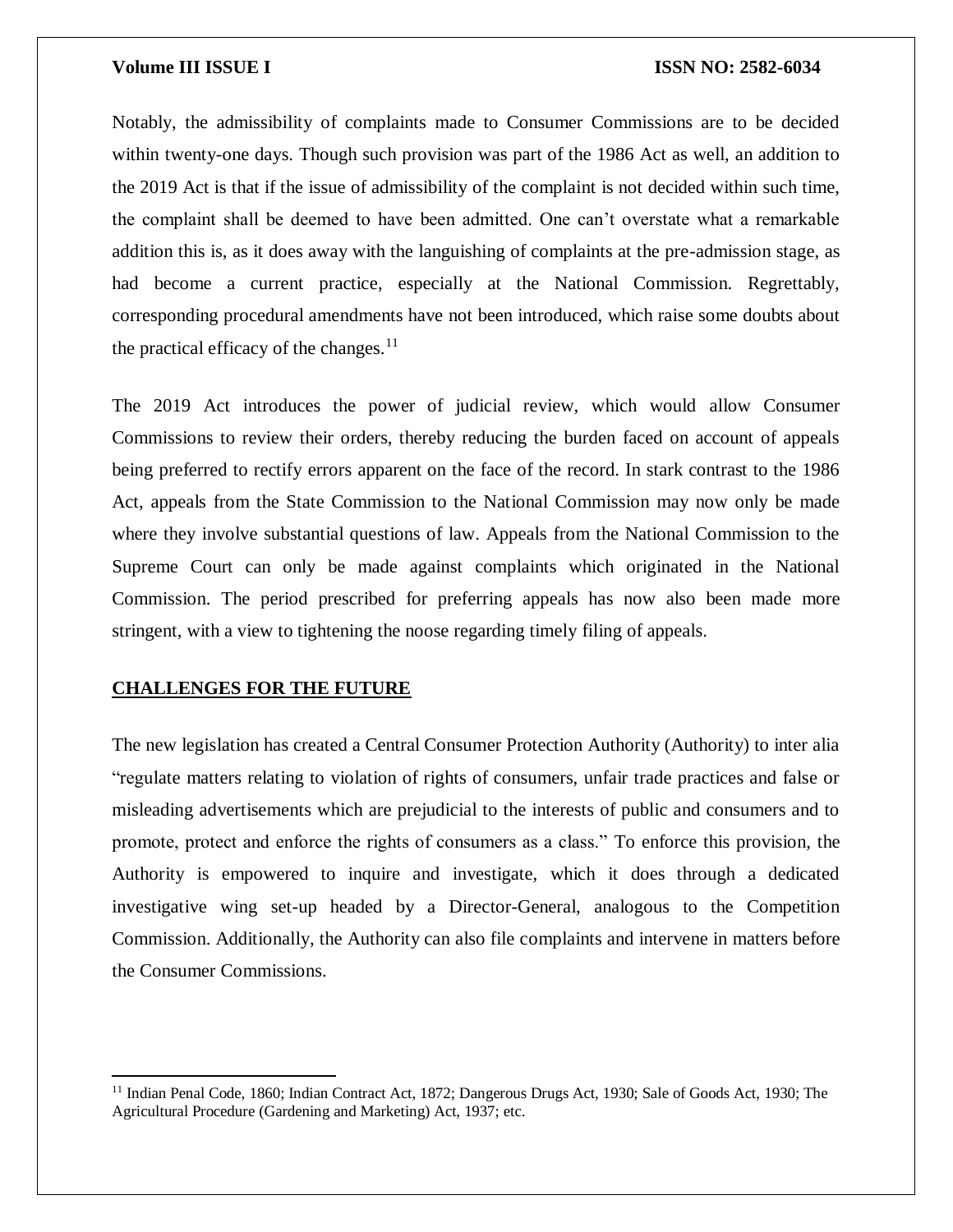While a laudable initiative, it is unclear on how the Authority will practically function, especially since existing District Collectors have been tasked to undertake certain functions pertaining to inquiries and investigations. There is also considerable overlap between the investigative wing and the search and seizure functions of the District Collector, which are likely to lead to a potential conflict of interest.<sup>12</sup>

Interestingly, the Authority is empowered to order for recall of goods, reimburse price paid for goods and services, as well as issue directions and penalize manufacturers and endorsers for misleading advertisements. Appeals against such orders can only be preferred before the National Commission. The factors on which the National Commission may hear such appeals is unclear and one only hopes it doesn't lead to the opening of a Pandora's Box!

At this point, one is also unclear on whether matters currently pending before the Consumer Commissions will continue or if they are likely to get transferred on account of the change in pecuniary jurisdiction. This ambiguity will further add to delays.

#### **KEY FEATURES OF THE CONSUMER PROTECTION ACT, 2019**

**1.** Establishment of the Central Consumer Protection Authority (CCPA):

The act has the provision of the Establishment of the CCPA which will protect, promote and enforce the rights of consumers. The CCPA will regulate cases related to unfair trade practices, misleading advertisements, and violation of consumer rights.

The CCPA will have the right to impose a penalty on the violators and passing orders to recall goods or withdraw services, discontinuation of the unfair trade practices and reimbursement of the price paid by the consumers.

The Central Consumer Protection Authority will have an investigation wing to enquire and investigate such violations. The CCPA will be headed by the Director-General.

#### **2. Rights of consumers:**

 $\overline{\phantom{a}}$ 

<sup>&</sup>lt;sup>12</sup> Cheating By E-commerce Companies, Unstarred Questions No. 384, Ministry of Consumer Affairs, Food and Public Distribution, Department of Consumer Affairs, https://164.100.158.235/question/annex/246/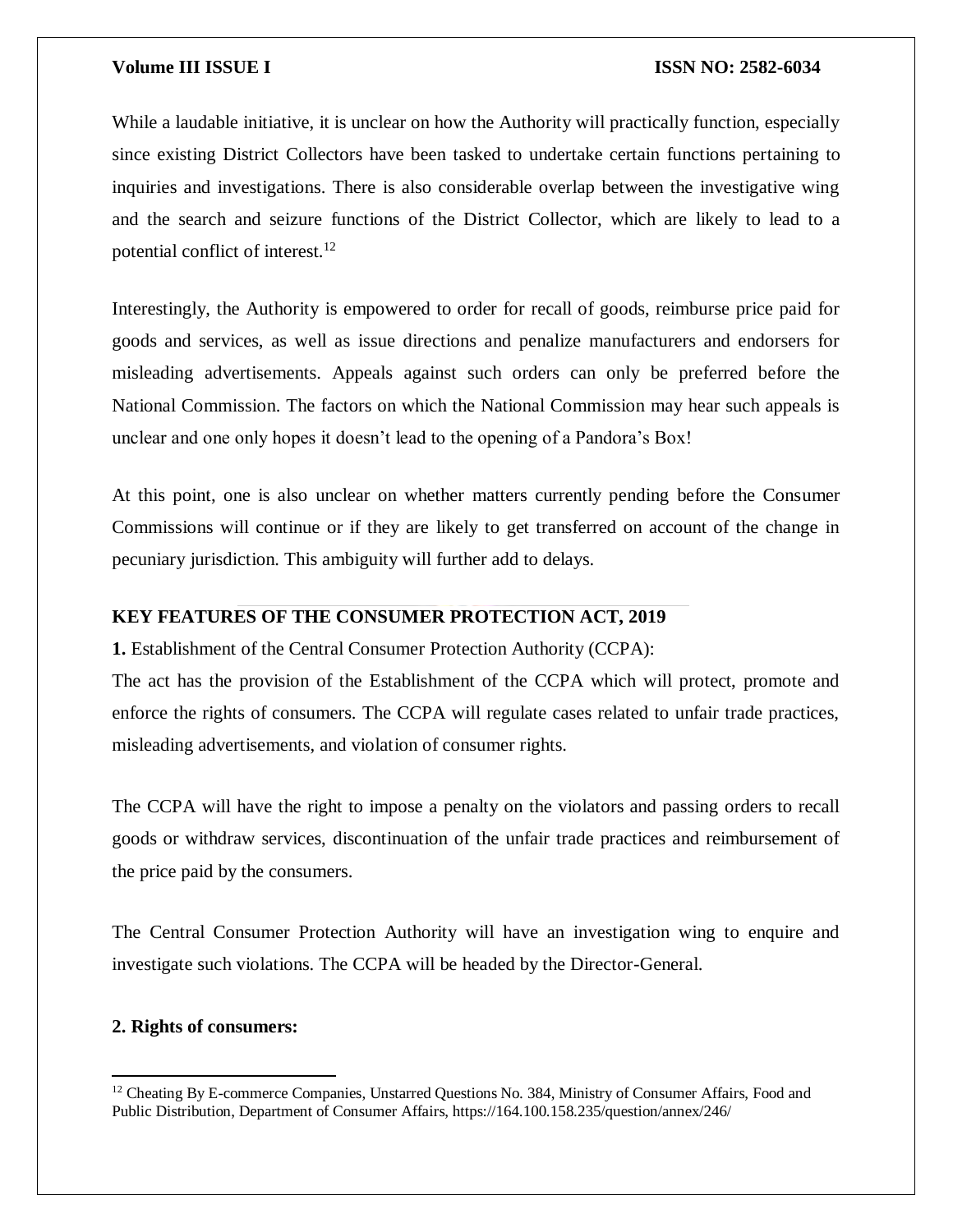### **The act provides 6 rights to the consumers;**

**i.** To have information about the quantity, quality, purity, potency, price, and standard of goods or services.

**ii.** To be protected from hazardous goods and services.

**iii.** To be protected from unfair or restrictive trade practices.

**iv.** To have a variety of goods or services at competitive prices

### **3. Prohibition and penalty for a misleading advertisement:**

The Central Consumer Protection Authority (CCPA) will have the power to impose fines on the endorser or manufacturer up to 2-year imprisonment for misleading or false advertisement (Like Laxmi Dhan Warsha Yantra).<sup>13</sup>

Worth to mention that repeated offense, may attract a fine of Rs 50 lakh and imprisonment of up to 5 years.

### **4. Consumer Disputes Redressal Commission:**

The act has the provision of the establishment of the Consumer Disputes Redressal Commissions (CDRCs) at the national, state and district levels.

The CDRCs will entertain complaints related to;

- **i.** Overcharging or deceptive charging
- **ii.** Unfair or restrictive trade practices
- **iii.** Sale of hazardous goods and services which may be hazardous to life.

**iv.** Sale of defective goods or services

### **Consumer Protection Act, 2019 comes into force from today, covers e-commerce too**

The Consumer Protection Act,2019 comes in to force from 20 July, with its salient features including the establishment of the Central Consumer Protection Authority (CCPA) to promote, protect and enforce the rights of consumers.

 $\overline{a}$ <sup>13</sup> M. Durovic, International Consumer Law: What Is It All About?, 43 Journal of Consumer Policy, 125, 133, 2020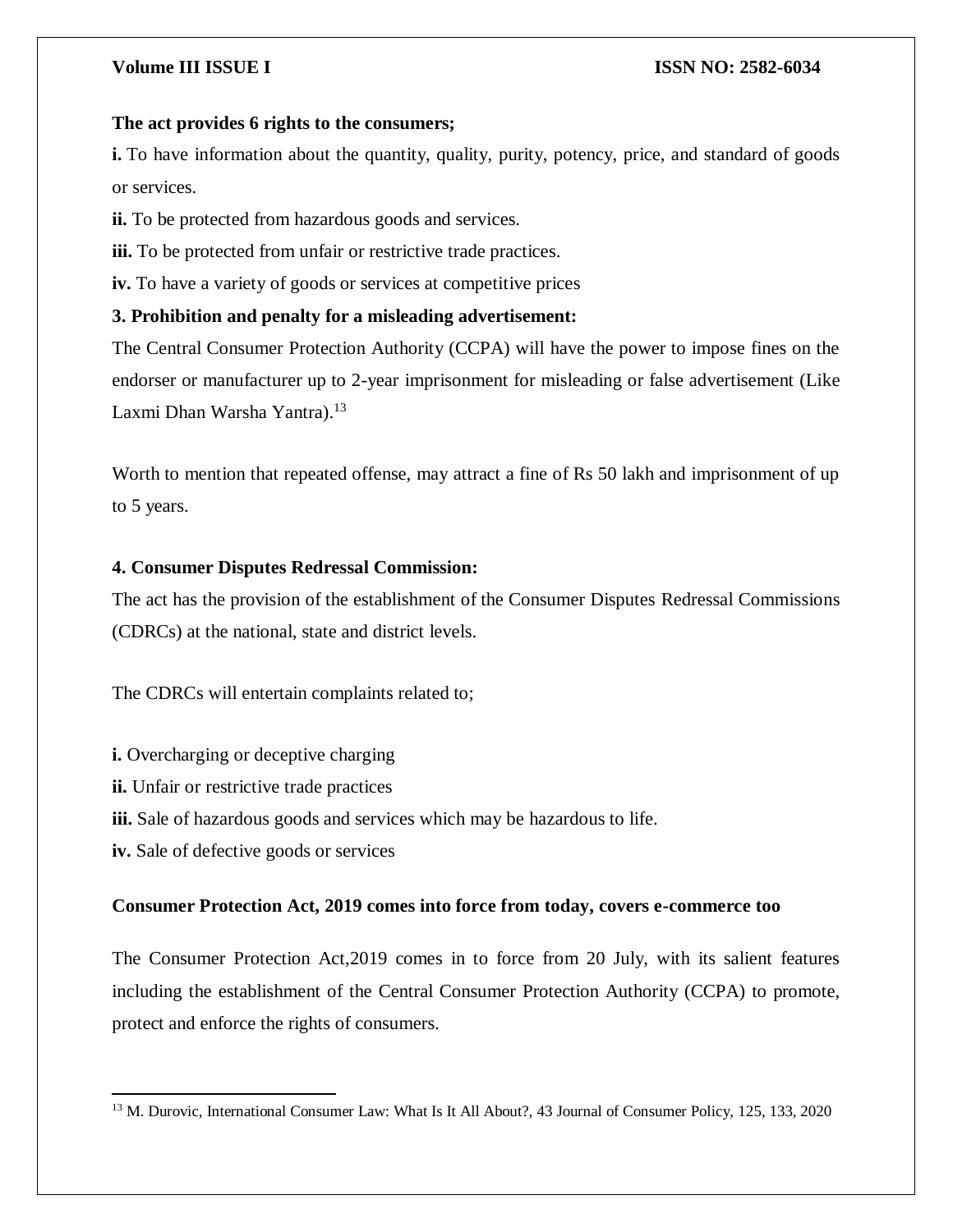$\overline{\phantom{a}}$ 

### **Volume III ISSUE I ISSN NO: 2582-6034**

While briefing the media about the Consumer Protection Act, 2019 through video conference, the Union Minister for Consumer Affairs, Food & Public Distribution Ram Vilas Paswan said that this new Act will empower consumers and help them in protecting their rights through its various notified rules and provisions like Consumer Protection Councils, Consumer Disputes Redressal Commissions, Mediation, Product Liability and punishment for manufacture or sale of products containing adulterant / spurious goods. $^{14}$ 

He said that CCPA will be empowered to conduct investigations into violations of consumer rights and institute complaints / prosecution, order recall of unsafe goods and services, order discontinuance of unfair trade practices and misleading advertisements, impose penalties on manufacturers/endorsers/publishers of misleading advertisements. Paswan further said that the rules for prevention of unfair trade practice by e-commerce platforms will also be covered under this Act. The gazette notification for establishment of the Central Consumer Protection Authority and rules for prevention of unfair trade practice in e-commerce are under publication.

Paswan further said under this act every e-commerce entity is required to provide information relating to return, refund, exchange, warranty and guarantee, delivery and shipment, modes of payment, grievance redressal mechanism, payment methods, security of payment methods, charge-back options, etc. including country of origin which are necessary for enabling the consumer to make an informed decision at the pre-purchase stage on its platform. He said that ecommerce platforms have to acknowledge the receipt of any consumer complaint within fortyeight hours and redress the complaint within one month from the date of receipt under this Act. He further added that the New Act introduces the concept of product liability and brings within its scope, the product manufacturer, product service provider and product seller, for any claim for compensation.

Paswan further informed that the new Act provides for simplifying the consumer dispute adjudication process in the consumer commissions, which include, among others, empowerment of the State and District Commissions to review their own orders, enabling a consumer to file

<sup>14</sup> T*he Liability Maze: The Impact Of Liability Law On Safety And Innovation (Peter W. Huber & Robert E. Litan Eds., 1991).*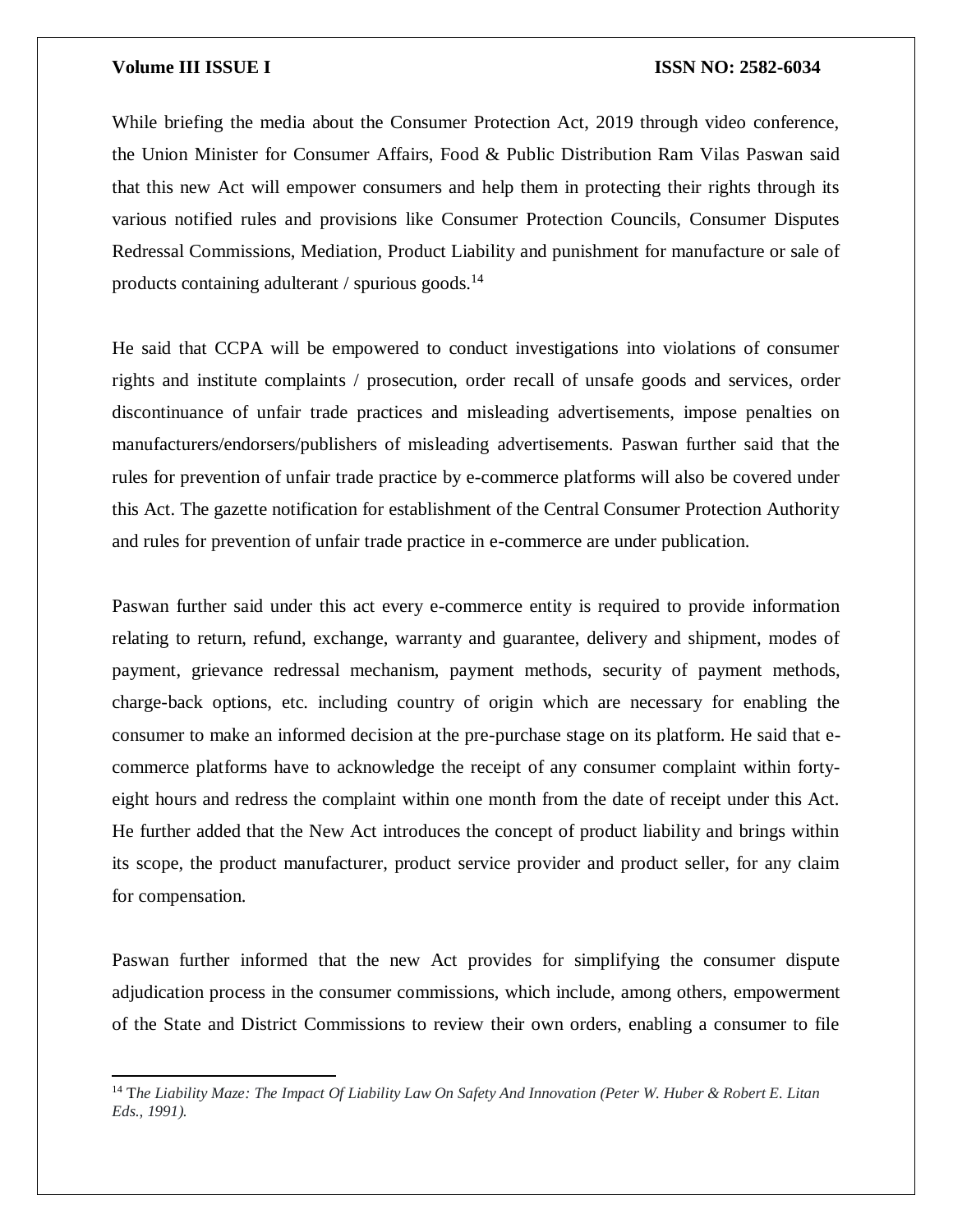complaints electronically and file complaints in consumer Commissions that have jurisdiction over the place of his residence, videoconferencing for hearing and deemed admissibility of complaints if the question of admissibility is not decided within the specified period of 21 days.

### **CONCLUSION**

Consumers have long been on the receiving end of market manipulations and unfair trade practices. CPA, 2019 resonates with every major concern that an honest consumer may face. This may also be a warning signal to mischievous players indulging in unfair market practices. CPA, 2019 has shifted the burden of accountability and caution upon the manufactures, sellers, and service provider, giving more power to consumers.

All-in-all the 2019 Act is a positive step towards reformation and development of consumer laws, in the light of dynamically changing socio-economic developments. One has seen many other similar steps having recently been taken, for example, homebuyers being considered Financial Creditors under the Bankruptcy Code and the coming into effect of RERA. But the real test for the 2019 Act is in its implementation and some leeway needs to be given for it to actualize the relief for the consumers.

#### **REFERENCES**

- Chatterjee, A. and Sahoo, S. "Consumer Protection: Problems and Prospects", Postmodern Openings, 7,(9), pp.157-182,2011
- CUTS International, "State of the Indian Consumer Analyses of the Implementation of the United Nations Guidelines for Consumer Protection, 1985 in India" , Jaipur, India; Consumer Unity and Trust Society, with the support of Consumer Welfare Fund, India2001.
- Harland, D, "The United Nations guidelines for consumer protection", Journal of Consumer Policy, Vol. 10 (3), pp. 245-66,1987
- Kapoor, N. D, Elements of Mercantile Law, Sultan Chand and Sons Publishers,2002.